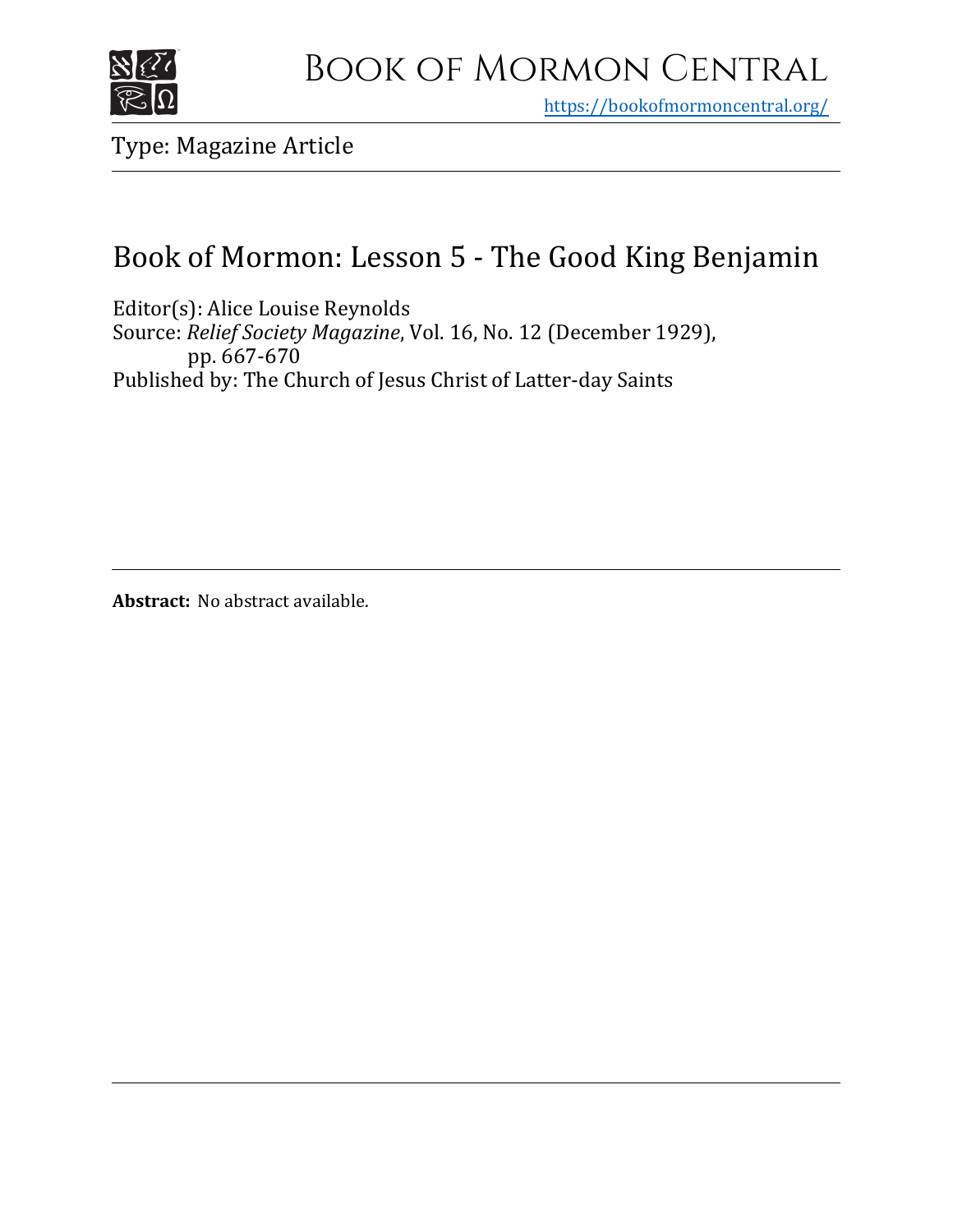## Guide Lessons for February

#### LESSON I

### Theology and Testimony

(First Week in February)

#### BOOK OF MORMON

#### Lesson 5. The Good King Benjamin

This lesson, which includes the material between pages 150 and 181 of the Book of Mormon, falls naturally into three sections, as is shown by the following brief outline:

#### *Outline*

- Close of the Small Plates of Nephi. I.
	- The words of Enos.<br>(a) His "wrestle be 1.
		- (a) His "wrestle before God."  $\bigcup_{\alpha}$ <br>(b) Conditions during his time.
		- Conditions during his time. and
	- 2. The words of Jarom.<br>(a) Who Jarom was
		- (a) Who Jarom was.<br>(b) Conditions in his
		- Conditions in his day.
- 3. The words of Omni, Chemish, Abinadom, and Amaleki.

 $^{\prime\prime}$ 

'tw

#### II. The words of Mormon.<br>1. Who Mormon was.

per l'ester sur l'age

- 1. Who Mormon was.<br>2. When he lived.
- When he lived.
- 3. His abridgment.
- III. Beginning of the Larger Plates (Mosiah).
	- Conditions in 124 B. C. 1.
	- King Benjamin. 2.
		- (a) Type of man and king.
		- His speech from the tower.
			- On service. (1)
			- On duties of kingship.  $(2)$
			- On Christ. (3)
			- On Charity. (4)
	- 3. Mosiah II.<br>(a) Char
		- Character, Education.
		- (b) Delegation to Land of Nephi.

#### *Notes*

1. *The Words of Mormon.* It was said in a previous lesson that one of the difficulties found in reading the Book of Mormon lies in its structure. In the present lesson this difficulty comes into clear view. For, at the conclusion of the Small Plates of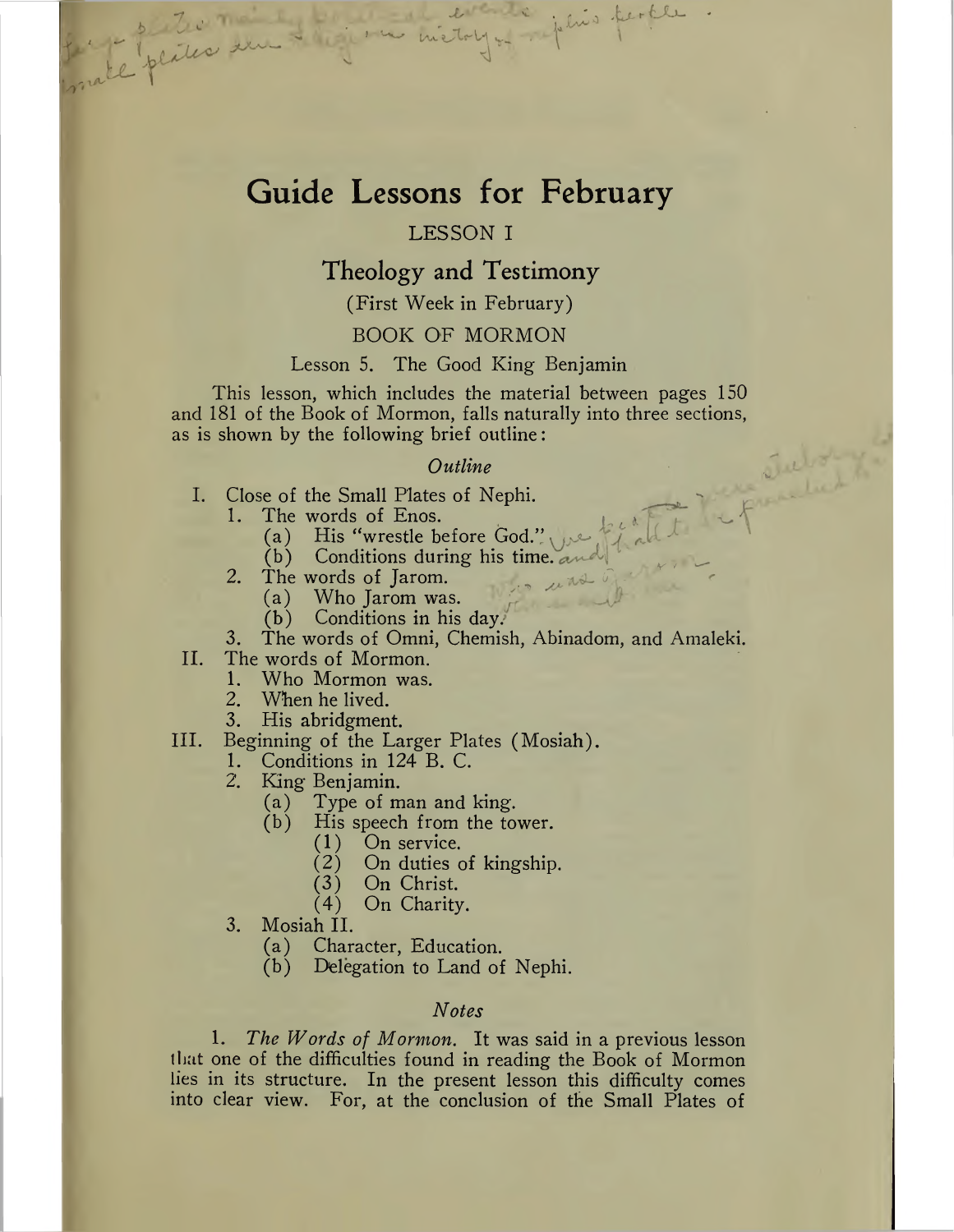Nephi (page 157), 200 B. C., we come all of a sudden upon "the Words of Mormon," a character who lived some four hundred years after Christ.

We learned in our last lesson how this comes about.

The larger plates of Nephi, which were but one set out of many during the history of the Nephites, were used to set down the events year by year as they took place. But the small plates of Nephi covered only the first four hundred years of Nephite history, and were "more religious" than the larger plates. And when Martin Harris lost the first part of the manuscript translation, Joseph made a translation of the small plates, instead of retranslating the other account. Of course the "Words of Mormon" form an introduction to what follows, or a link between the two.

Notice the difference between the two translations, so far as the form is concerned.

The translation of the small plates is in the first person, while that of the work that follows—at least the abridgment part—is in the third person. And this fact is in harmony with the assumption that the Prophet made a translation of a real record, instead of making up the work out of his head, as he is charged with having done. If the third person had been used throughout the first 157 pages, which is not supposed to be an abridgment at all, then it would have been a very serious objection to the Book of Mormon claims to being the history of a real people, which would be very hard to overcome, if not impossible. But as it is, it is a striking evidence to the truth of its claims.

2. *A Sidelight on Prophecy.* One of the illuminating sidelights on life and religion so often appearing in the Book of Mormon comes in connection with this episode of the Small Plates.

A good many people find themselves puzzled over the apparent casual connection between human agency and prophecy. If an event is foreseen a dozen or a thousand years before it happens, it is sometimes thought that the mere foreseeing of it makes it come to pass by a sort of predestination. But that is not the case. There is no relation whatever between the act and the foreseeing of the act by the Lord.

The Lord, twenty-four hundred years before the revelation of the Book of Mormon to the Prophet Joseph, foresaw that Martin Harris would lose the manuscript, and, foreseeing that act on the part of Martin, prepared for it. The act of Martin Harris in losing the manuscript would have happened anyway whether or not the Lord anticipated it and provided against it, for that was the man's disposition and nature, as brought about by the play of cause and effect. And the Lord did not see fit on this occasion to interfere in the situation. But, knowing that a certain condition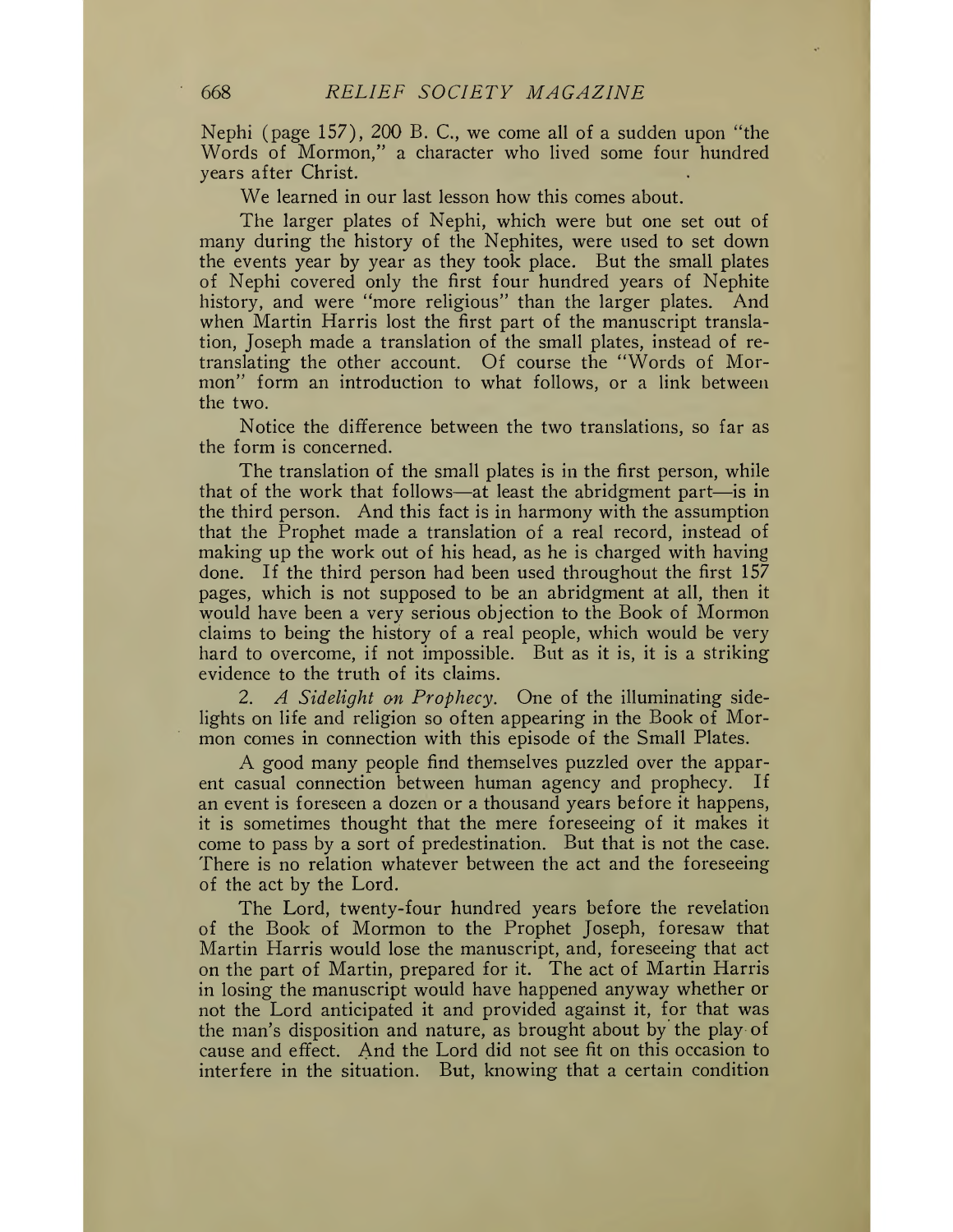would arise, he provided for it beforehand. The Lord did not make Harris lose that manuscript.

3. *Benjamin a Just Ruler.* The account of King Benjamin in the Book of Mormon is surely one of the high lights of the Nephite Record as we have it. This covers the first six chapters of Mormon's Abridgment.

A ruler is supposed to be a guide to the people in their struggle towards the light. But how rarely has this been the case in the history of mankind. As a rule, the kings and emperors have acted on the assumption that the people were made for them instead of them for the people. And that was particularly true before the rise of the people to political power. It is too often true today, also, when self-seeking politicians get into office.

But here, in Benjamin, we have a model king. His character and acts cannot be duplicated in history. Alfred the Great in early England comes the nearest to being like Benjamin of any we can think of. And even if we look upon the Book of Mormon as a work of fiction, conceived by Joseph Smith, as some critics would have us believe, instead of a history of a real people, as the Saints contend, it is assuredly a fine and energizing thing to have created a character as noble and conscientious as King Benjamin.

He is as tender toward his subjects as a kindly father is of his own children, and as solicitous about their welfare. Moreover, he is a Christian—and that is saying a great deal,—for even Christians today do not always act like Christians. And the people respond nobly to his appeal to their better selves.

His teachings are far in advance of his day, whether you consider the Nephite nation or contemporary nations in Europe.

He works for a living instead of taxing the people to support him in regal state. While he has punished, as king, any transgression of the law, yet he has not attempted to be unjust, or to enslave any of his subjects, as he might have done. On the contrary, he has taught them the principles of self-government and helped them to put these into practice.

But most of all, he places himself on an equality with them, puts himself on the same level with them. This is most extraordinary in a king. He says, for instance, that he has the same infirmities of body and mind as they have. Nor does he take to himself any credit for being their king, for he was chosen king and has been "suffered" by the Lord to be their ruler. This, too, is extraordinary in a king.

And then look at his advanced views on service. Service is the slogan of the twentieth century, not only in religion but in business as well.» But here is a king who made that his ideal twenty-one hundred years ago. Even if we make King Benjamin the creation of Joseph Smith, still he is three-quarters of a century ahead of his time. And the idea of service is elaborated upon